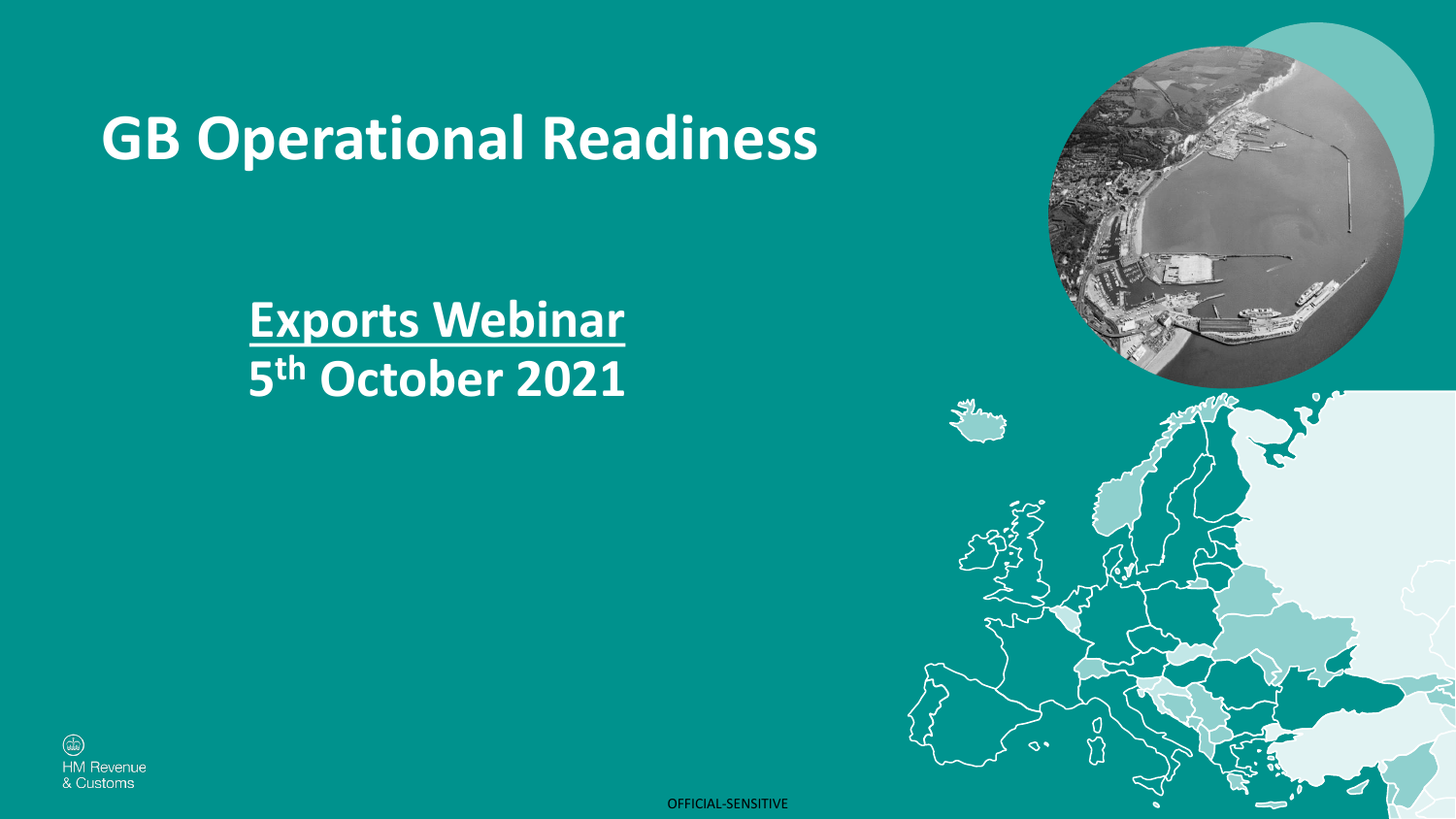# Agenda

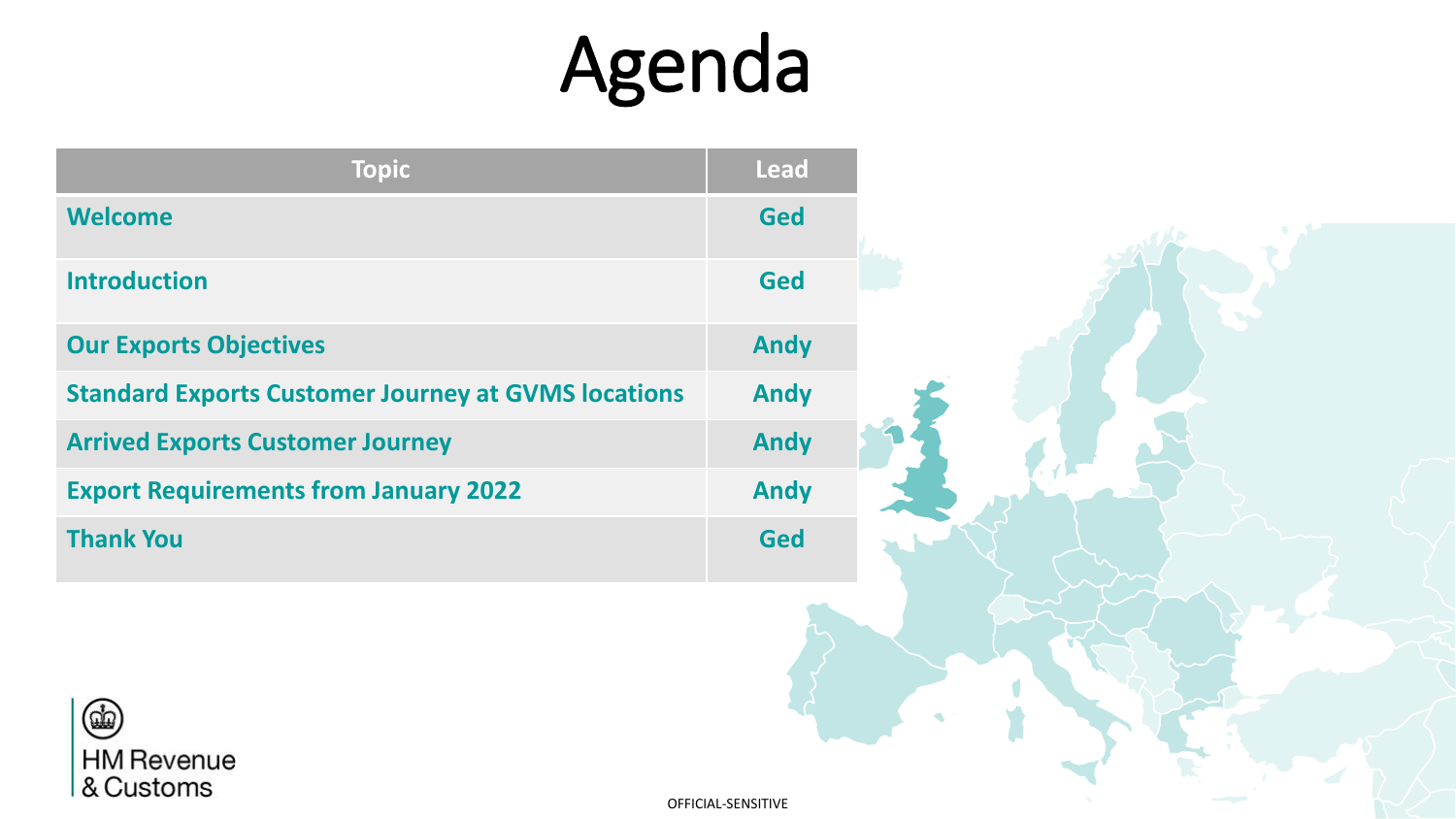## **Our Exports Objectives**

- Export controls are critical to ensure the UK can meet international obligations and be seen as a reliable trading partner, and, of course, are critical to maintaining public health, safety and security.
- This is why we need to introduce export controls for goods leaving the UK to enter the EU from 1 January 2022 and ensure that HMG has the opportunity to intervene and inspect goods before they leave the country.
- When we refer to full export controls, this means that the following requirements must be met for all goods leaving the UK:
	- ➢ Goods must be presented to customs and export declarations must be arrived in HMRC systems. This triggers a risk assessment to determine whether any checks are required. For the majority of traders, other than those with specific Customs Supervised Export (CSE) approvals, the presentation and arrival process must take place when the goods are in a customs approved area. This is to avoid the risk of traders substituting goods if they are made aware of checks before the goods are under customs control.
	- ➢ Goods must be verified (either arrived for the first time or re-arrived) at the frontier and Permission to Proceed (P2P) must be granted before the goods can be exported. This is because HMG must have the opportunity to intervene and complete key final checks before goods leave the country.
	- $\triangleright$  A message must be sent to HMRC to confirm that the goods have left the UK and to record the time of departure. This is so that we can release guarantees and ensure only goods that have genuinely left the UK market are recorded as having left and are therefore not subject to VAT and other duties.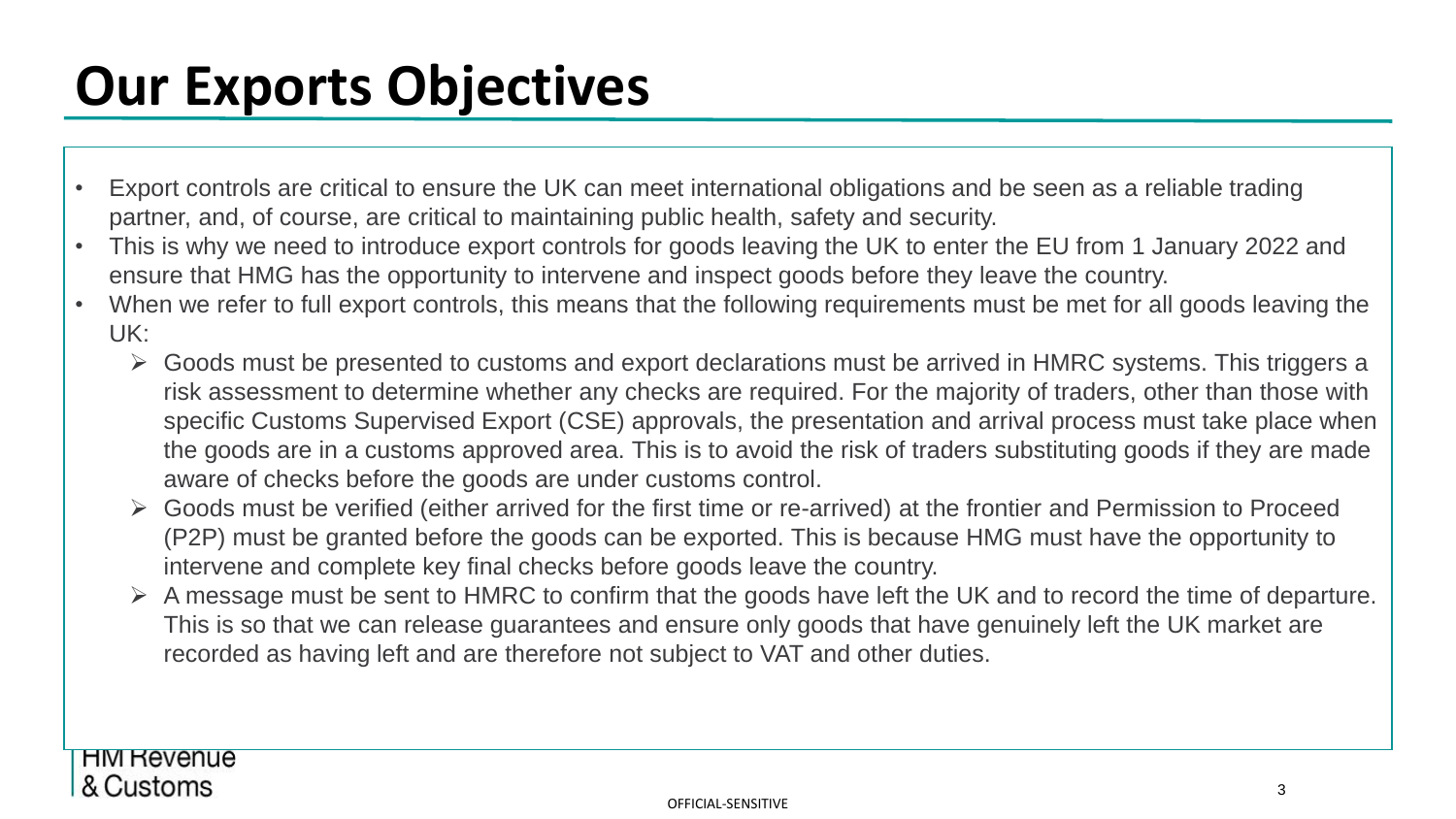## Standard Exports Customer Journey at GVMS locations

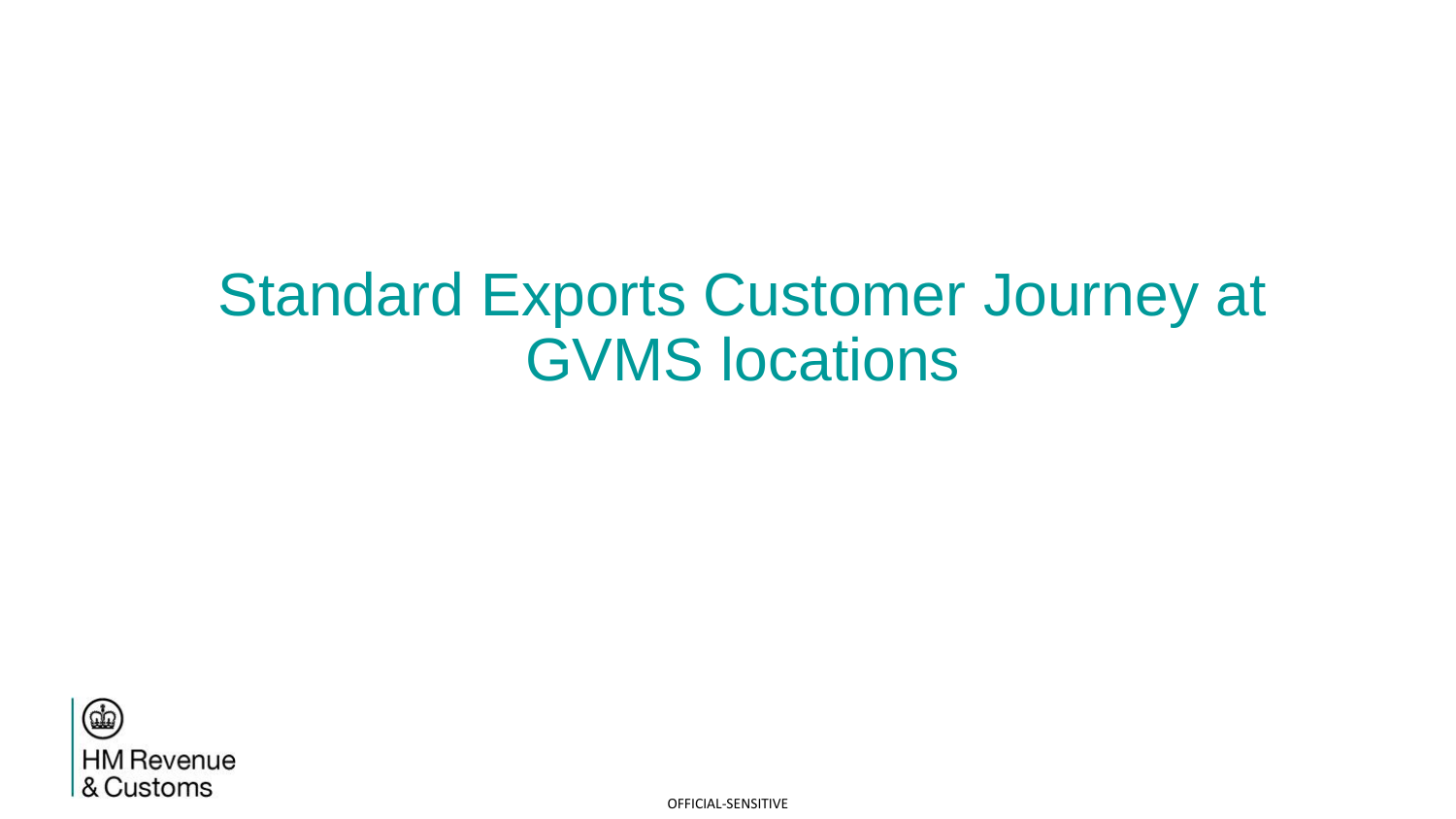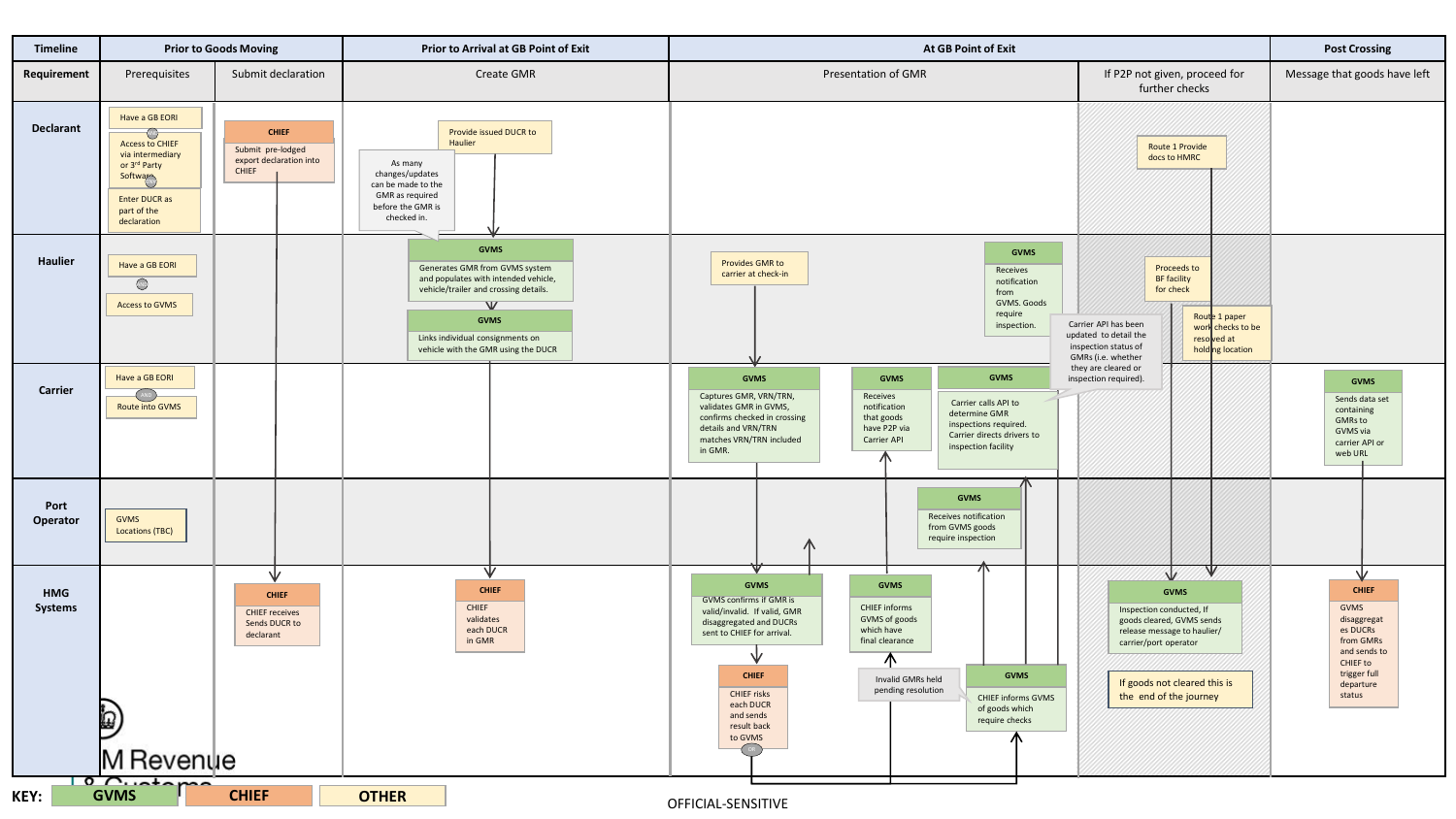### Arrived Exports Customer Journey

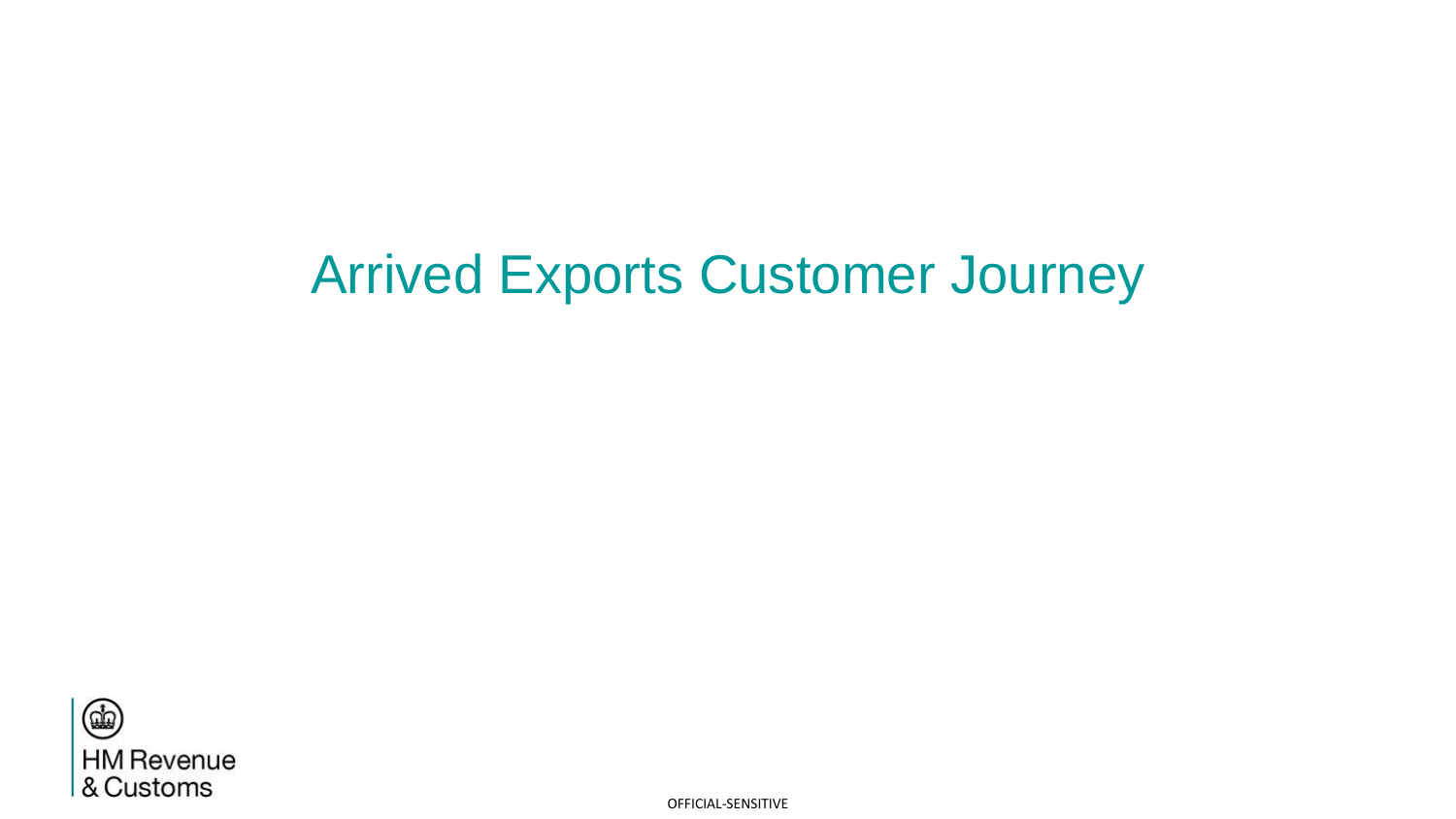#### *DRAFT – NOT GOVERNMENT POLICY – V0.18*

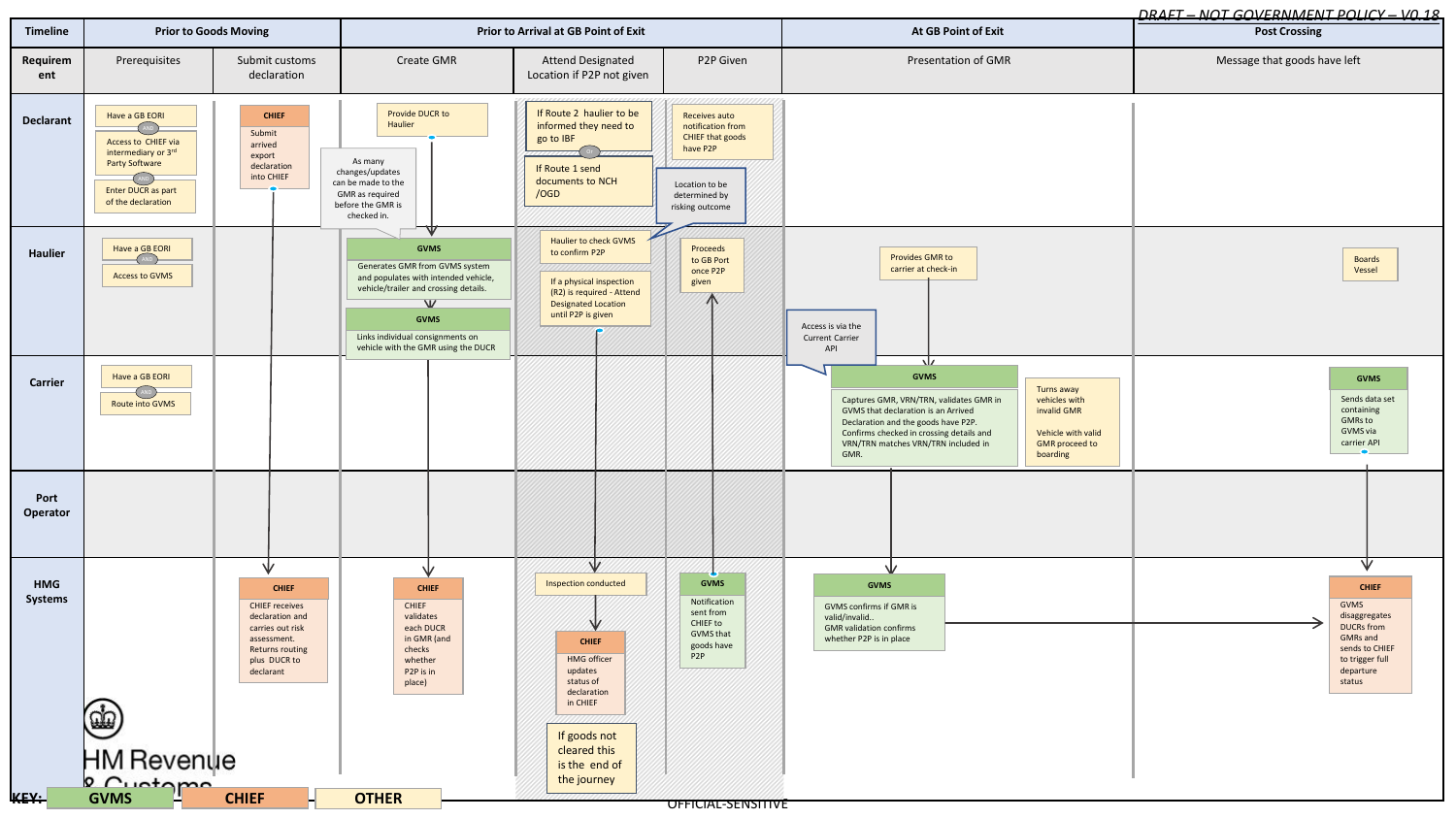## **Export Requirements from January 2022**

### As a border location/carrier, you need to:

- familiarise yourself with the export process appropriate to your location
- work with your logistic partners (carriers, Community System Providers (CSP's), hauliers etc) to understand the operational implications of the export process
- identify how you will operationalise the export process at your location

### To comply with the export process you need to ensure that:

- all goods are arrived at the border location
- relevant checks take place at a customs approved location
- goods have been granted Permission to Proceed (P2P) prior to boarding
- HMG is notified when goods have physically left the country.

Border locations and carriers will need to work together to ensure that the appropriate IT infrastructure is in place to support the exports process. This can be done using the following system(s):

- **Inventory Linking**  an approved third party system provided by a CSP which controls and monitors goods moving through the location and across the frontier
- **Goods Vehicle Movement Service (GVMS)**  a HMRC developed IT platform used to enable the movement of goods across the frontier
- **Loader Role -** Approved Loaders are issued with CHIEF badges and roles allowing them to send arrival and departure messages to CHIEF via the web